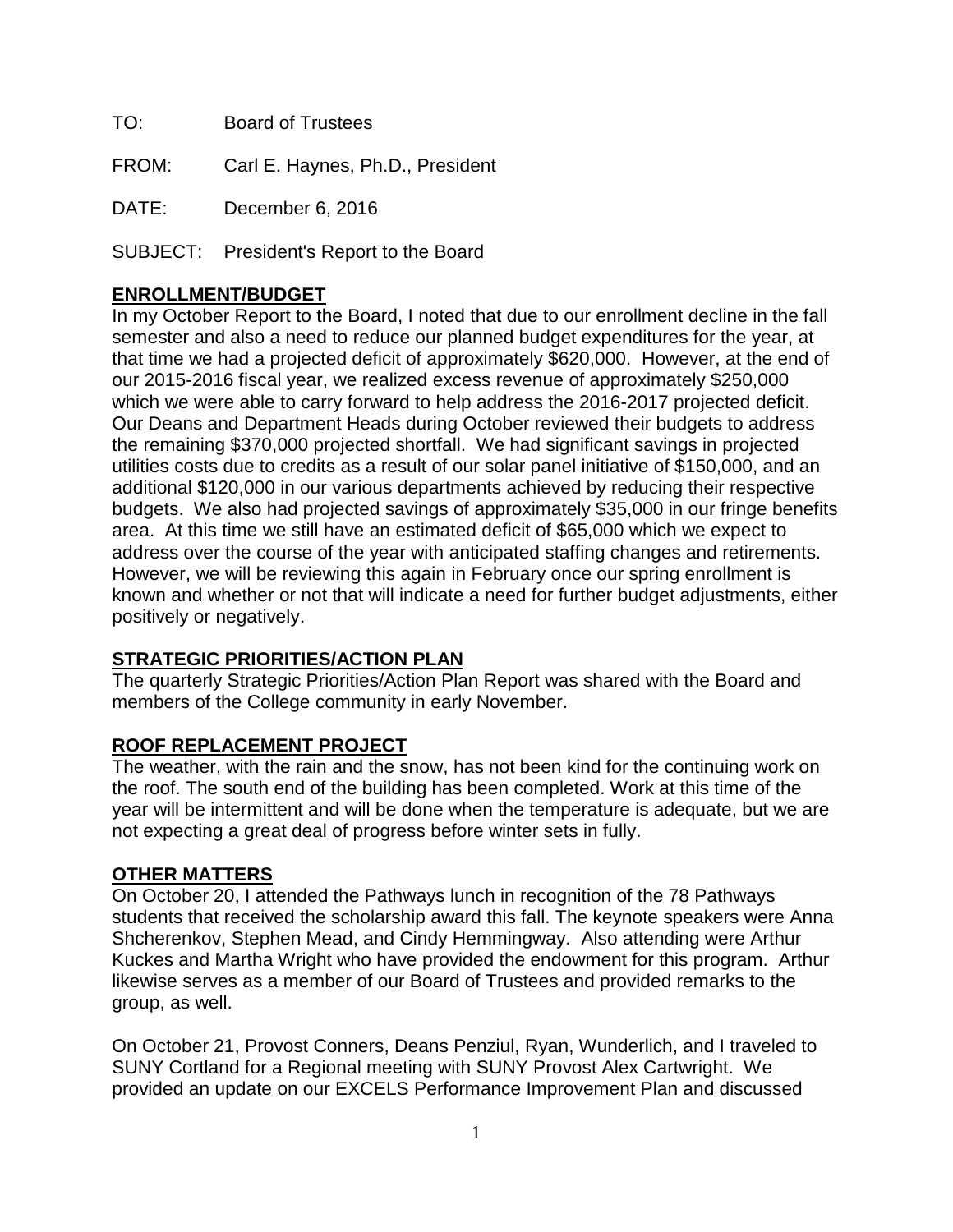various current initiatives to improve completion and other success indicators for our students to Provost Cartwright, Senior Vice Chancellor Johanna Duncan-Poitier, and other members of SUNY Systems Administration. The Provost was particularly excited to learn about the Emerging Scholars Program.

On October, 24 I, together with the members of the Executive Council and other staff from the College, volunteered and handed out food at the Mobile Food Pantry that was visiting campus. Nearly 150 people were provided with food, with approximately 130 of those being our students.

On October 25, Professor Janet Swinnich, Garry VanGorder, Executive Director of the Cortland County Business Development Corporation, and Trustee Davison, traveled to Onondaga Community College for a meeting of the Central New York Regional Community College Economic Development Council. Also attending were Lieutenant Governor Kathy Hochul, Chancellor Nancy Zimpher, Sr. Vice Chancellor Johanna Duncan-Poitier, along with colleagues from Cayuga Community College and Onondaga Community College.

On October 26, I participated in the annual Fall Scholarship Recognition Ceremony. There were 51 students and 24 sponsors in attendance with \$87,223 in scholarship funding awarded.

On October 28, at the invitation of Dr. John Gibralter, new President at Wells College, I travelled to Wells College for a lunch and discussion of mutual collaborations between our two colleges.

On October 29 – November 5, I welcomed two groups of visitors (14 in total) from the Autonomous University of Cali, Colombia (UAO), as well as the University Uniminuto from Bogota, Colombia. The first group, primarily from UAOTEC, came to campus to learn how Tompkins Cortland operates. Two rectors from Uniminuto were also interested in learning about the community college model. The group met with approximately twelve faculty/staff/department heads to learn about the functioning of the respective areas (including enrollment management to sustainable farming and food systems). Both universities are interested in the establishment of a program similar to our sustainable farming and food systems. The second group came to learn primarily about business and related programs, especially at LeMoyne College and the Madden School of Business. Tompkins Cortland is assisting both universities in the establishment of collaborative arrangements with the Madden School in the development of a dual degree program in Masters of Business Administration (MBA). A very successful meeting was held at Madden school with the details of the MBA programs for both institutions in partnership with LeMoyne College began to take shape. The three institutions are taking additional steps to solidify the dual degree MBA programs between the three campuses. There is also the possibility that several of the other Red Mutis universities are interested in the same arrangement with the Madden School. On Thursday, they briefly visited Tompkins Cortland, Coltivare, and the Farm.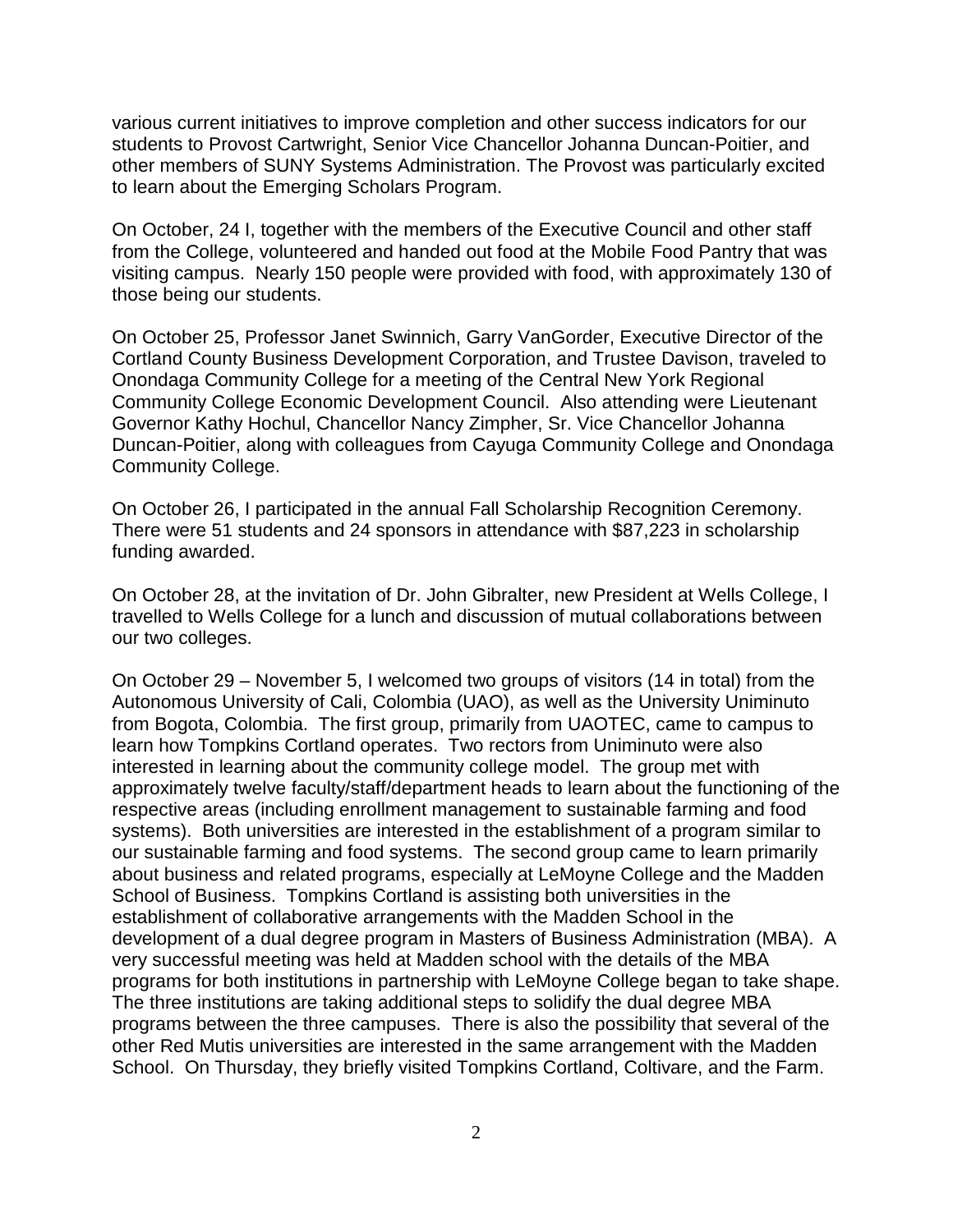Also on October 31, I attended a lunch to welcome Dr. Kurt Stahura, Dean of the College of Hospitality, Tourism, and Sports Management at Niagara University. We have a strategic alliance with Niagara University to help students continue their study there with a scholarship and full credit for their coursework here at Tompkins Cortland. Dr. Stahura was here to meet with students about their program and to discuss how we can most effectively partner to assist our students and to provide pathways for the colleges to connect.

On November 3, I attended and provided brief remarks at the Phi Theta Kappa Induction Ceremony where 14 of the 50 students inducted into the two-year college honor society for fall 2016 participated in the ceremony. There were approximately 50 family, friends, and staff in attendance to show support for the students and David Snyder provided keynote remarks.

On November 4, I hosted a group of Service Tradition students to a lunch where I learned of their commitment to their academic studies, work experiences, and their volunteer commitments in the community.

On November 5, Sue and I attended the first annual TC3 Farm Harvest Celebration Dinner (pig roast). This event was held at the TC3 Farm and eighty attendees joined in celebrating the past season. Over 90% of the menu was grown at the farm and Sustainable Farming and Food Systems students helped with growing and harvesting the vegetables and feeding and caring for the pigs. Students in the Wine Marketing program poured their NYS award winning wines. The event was our first on-farm collaboration with Coltivare.

On November 9, I attended the TC3 Foundation Childcare Campaign Fund Raising Campaign Kickoff event in the Student Center.

On November 10, we held our annual Fall Board of Trustee Retreat in the Ronald W. Space Board Room at the College.

On November 14, I attended a luncheon at Cornell University where the newly appointed President of Cornell, Martha E. Pollack, Ph.D., was announced and introduced.

On November 15, I attended the National Philanthropy Day Award Luncheon, this year held at Emerson Suites at Ithaca College. Also attending were Tompkins Cortland staff Bruce Ryan, Blixy Taetzsch, Khaki Wunderlich, Paul Brenner, Julie Gerg, and Johanna Hartnett, Foundation Board members Tom LiVigne, Gene Yarussi, and Laurie Linn, and guests Bob Baxter, Larry Baum, Carol Kammen, Susan Lesser, and Beverly Baker. There were approximately 200 people in attendance.

On November 19, I attended the sixth annual Cornell Town-Gown (TOGO) Awards ceremony, held at Ithaca High School. The TOGO Awards celebrate the connections between Cornell University and local communities and highlight the achievements of